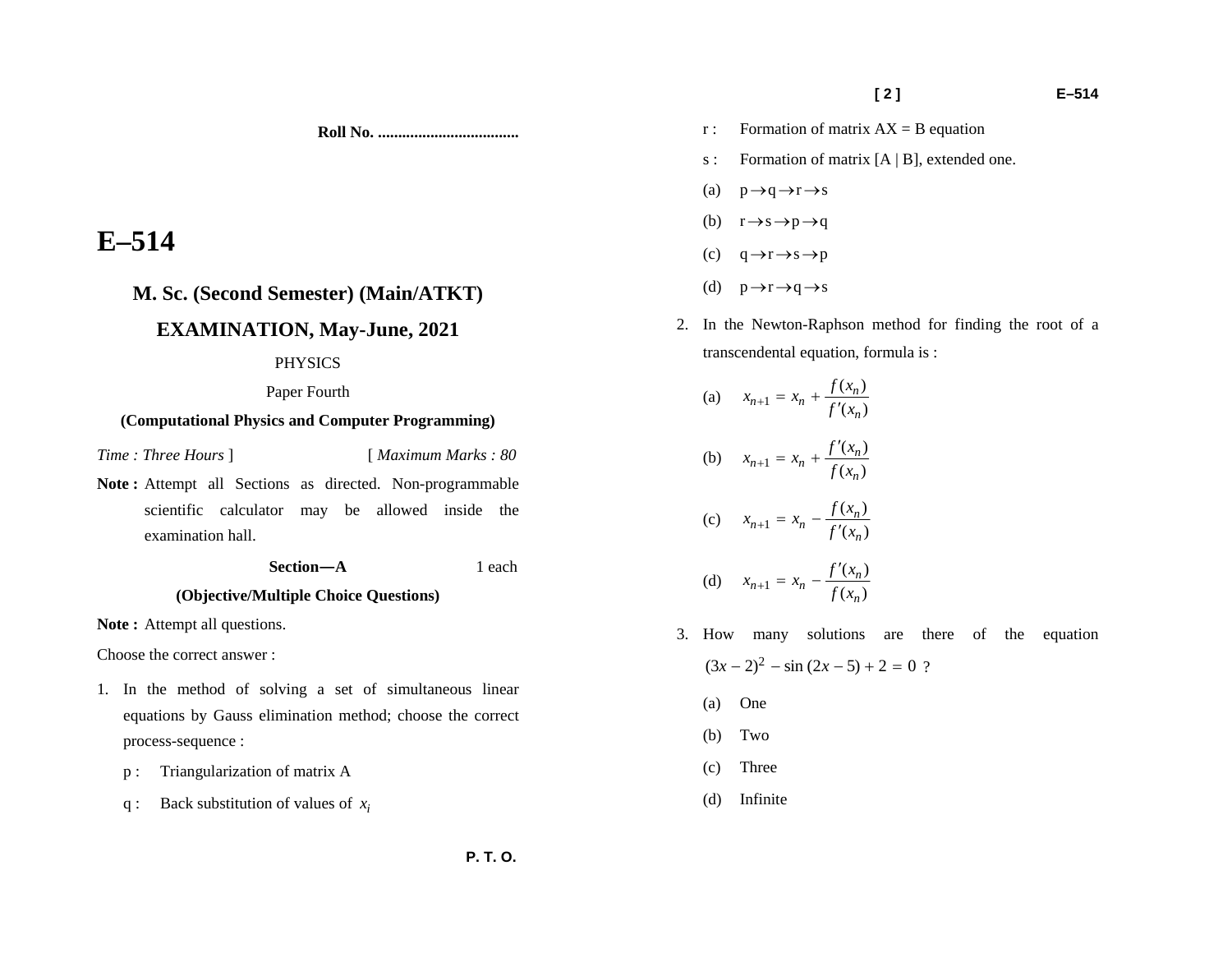- 4. Inversion of a matrix is performed by ............. method.
	- (a) Newton-Raphson
	- (b) Gauss-Elimination
	- (c) Gauss-Seidel
	- (d) Gauss-Jordan
- 5. Which one is not a finite difference method ?
	- (a) Forward difference
	- (b) Backward difference
	- (c) Divided difference
	- (d) Multiplied difference
- 6. If  $y = a + bx^2$  and *n* is the number of observations then the first normal equation is  $\Sigma$   $y =$  ..................
	- (a)  $na + b\Sigma x^2$
	- (b)  $na\Sigma x + b\Sigma x^2$
	- (c)  $na + b\Sigma x^3$
	- (d)  $na\Sigma y + b\Sigma yx^2$

7. Given :

| $\mathcal{Y}$      | $\boldsymbol{x}$ |
|--------------------|------------------|
| $u_0$              | 3                |
| $u_1$              | 12               |
| $\boldsymbol{u}_2$ | 81               |
| $u_3$              | $200\,$          |
| $\boldsymbol{u}_4$ | $100\,$          |
| $u_5$              | 8                |

- $(a) -10$
- (b)  $-269$
- (c) 277
- (d) None of the above
- 8. Which one is a composite Simpson's  $\frac{1}{3}$  rule ?

(a) 
$$
I = \left(\frac{h}{3}\right) \left[ f_0 + f_1 + f_2 + \dots + f_{2n} \right]
$$
  
\n(b) 
$$
I = \left(\frac{h}{3}\right) \left[ f_0 + 2 \left( f_1 + f_2 + \dots + f_{2n-1} \right) + f_{2n} \right]
$$
  
\n(c) 
$$
I = \left(\frac{h}{3}\right) \left[ f_0 + 4 \left( f_1 + f_3 + \dots + f_{2n-1} \right) + 2 \left( f_2 + f_4 + \dots + f_{2n-2} \right) + f_{2n} \right]
$$
  
\n(d) 
$$
I = \left(\frac{h}{3}\right) \left[ f_0 + 4 \left( f_1 + f_2 + \dots + f_{2n} \right) \right]
$$

9. For the data :

| $\boldsymbol{x}$ | f(x)          |
|------------------|---------------|
| 2                | $\mathcal{R}$ |
| 4                | 5             |
| 6                | 6             |
| 8                |               |

 $\int_{2}^{8} f(x) dx$  is found by the Trapezoidal Rule :

(a) 32

# **[ 4 ] E–514**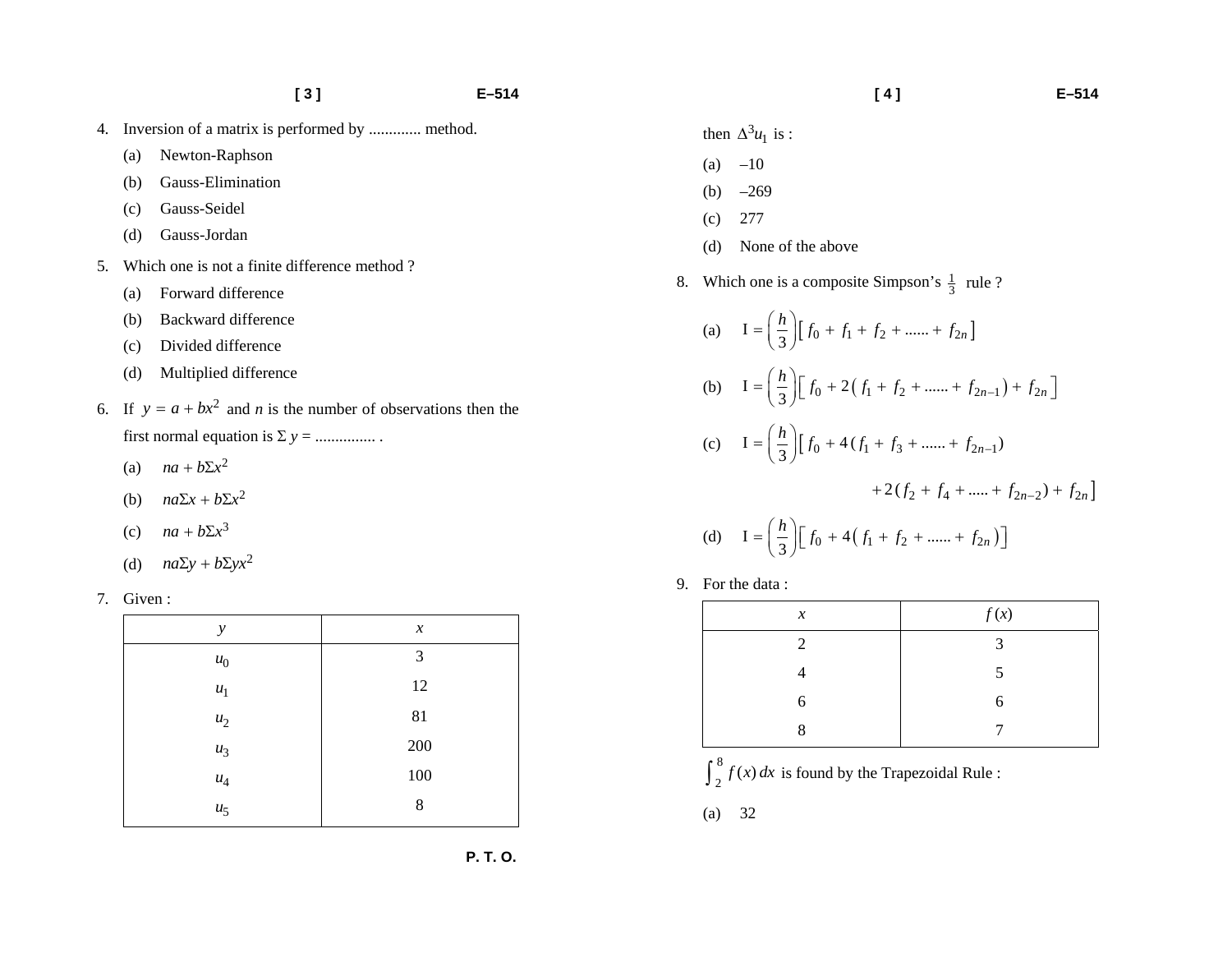- (b) 16
- (c) 25
- (d) 18
- 10. Numerical solution of an Ordinary Differential Equation (ODE) cannot be found by the method of :
	- (a) Simpsons  $\frac{3}{8}$  rule
	- (b) Runge-Kutta
	- (c) Predictor-Corrector
	- (d) Picard
- 11. The first widely used higher level language developed in 1957 is :
	- $(a)$  C
	- (b) Java
	- (c) FORTRAN
	- (d) COBOL
- 12. The FORTRAN constant 5.1  $E + 06$  is equal to algebraic constant :
	- (a)  $51 \times 10^6$
	- (b)  $5.1 \times 10^6$
	- (c)  $0.51 \times 10^6$
	- (d)  $0.051 \times 10^6$
- **[ 6 ] E–514**
- 13. A compiler can check only ............... error.
	- (a) Syntax
	- (b) Logical
	- (c) Content
	- (d) All (a), (b) and (c)
- 14. In a flowchart oval symbol is used for :
	- (a) START/STOP
	- (b) READ/WRITE
	- (c) Computation
	- (d) Decision making
- 15. Floating point arithmetic is applied to :
	- (a) Characters
	- (b) Integer numbers
	- (c) Logical values
	- (d) Real numbers
- 16. Which statement about FORTRAN program is false ?
	- (a) GO TO statement transfers the execution of the program to the referred label number
	- (b) GO TO statement must bear a lable number like GO TO *<sup>n</sup>*.
	- (c) Conditional GO TO statement must precise with condition bearing a LOGICAL expression
	- (d) Excessive usage of GO TO statement increases the efficiency and neatness of the program.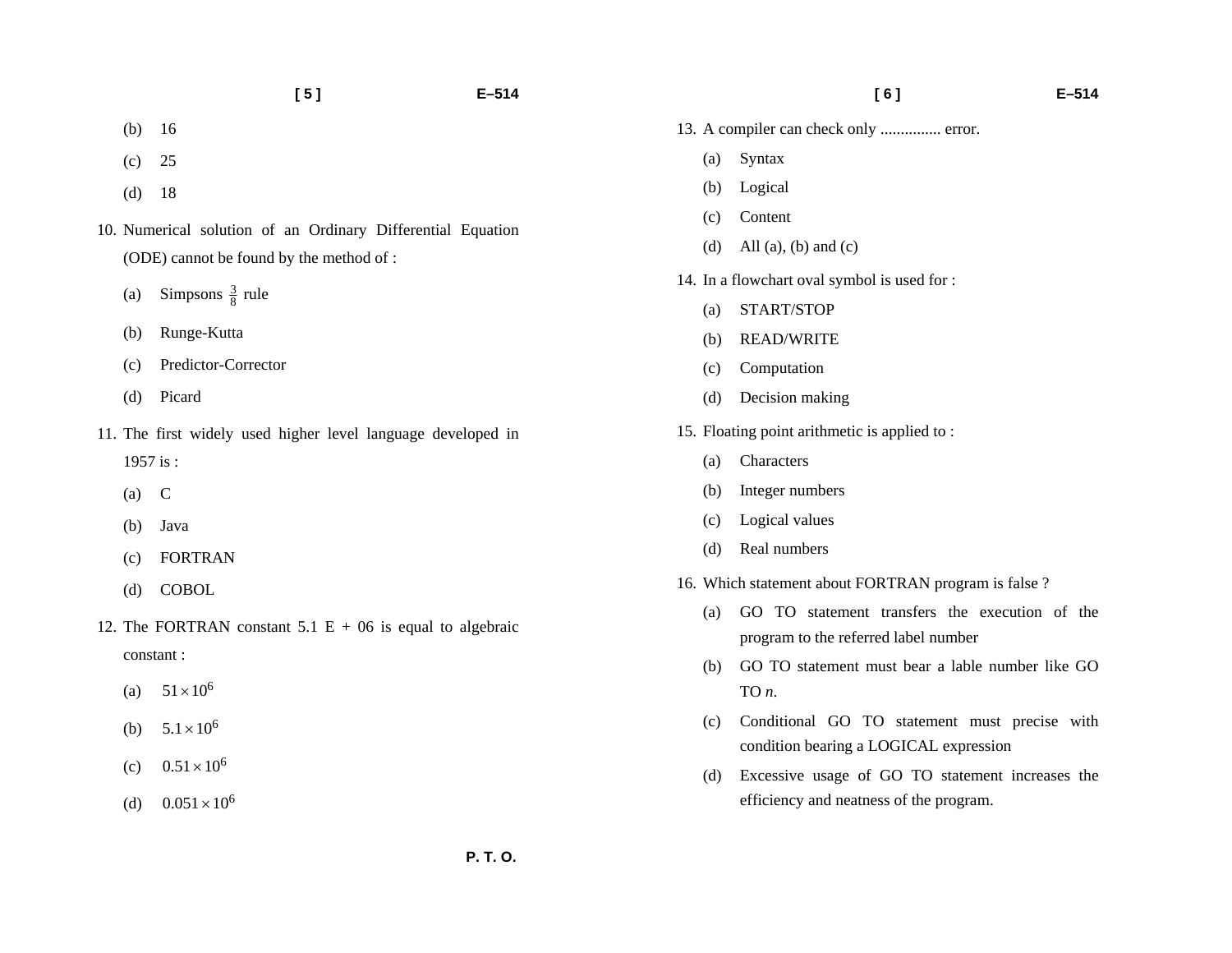- 17. Which one is the false statement about DO Loop ?
	- (a) Nesting of DO is permitted
	- (b) Jumping out of DO loop is allowed.
	- (c) Jumping inside the Do loop from the outside is permitted
	- (d) DO Loop is used for iteration
- 18. Which is not a valid operation with a file ?
	- (a) OPEN
	- (b) CLOSE
	- (c) READ/WRITE
	- (d) None of (a), (b) and (c)
- 19. Which is an invalid function type in FORTRAN ?
	- (a) Recursive function
	- (b) Library function
	- (c) Statement function
	- (d) User defined function
- 20. Which of the statement given below is false about DIMENSION ?
	- (a) It is a non-executable statement.
	- (b) Several DIMENSION statements may appear in a program.
	- (c) INTEGER and REAL both type variables can be declared DIMENSION.
	- (d) It can be converted into executable statement at the time of program executions.

 **Section—B** 2 each

#### **(Very Short Answer Type Questions)**

Note: Attempt all the questions.

1. Evaluate the following expression :

$$
9.6 - (3.0 * * 2/3 - 14.0/7.0) + 14.0 * 0.1
$$

2. What is printed by following program segment ?

100 INTEGER NUM (10), SUM (10) DO  $100 I = 1, 5$ NUM (I) =  $100 - I * 10$ **CONTINUE** DO  $10 J = 1, 5$  $SUM (J) = NUM (6 - I)$ WRITE (\*, \*) NUM (4), SUM (5) **STOP** 

- 3. Invert the matrix  $\begin{bmatrix} 1 & 2 \\ 3 & 4 \end{bmatrix}$ .
- 4. What is made least in least square fit method ? Explain.
- 5. Explain the terms-overflow and underflow in floating point arithmetic.
- 6. Define flowchart and show its various symbols with their meanings.
- 7. What is the value of  $(1 + \Delta) (1 \nabla)$ .
- 8. Define built in/library functions. What are its importance in programming ?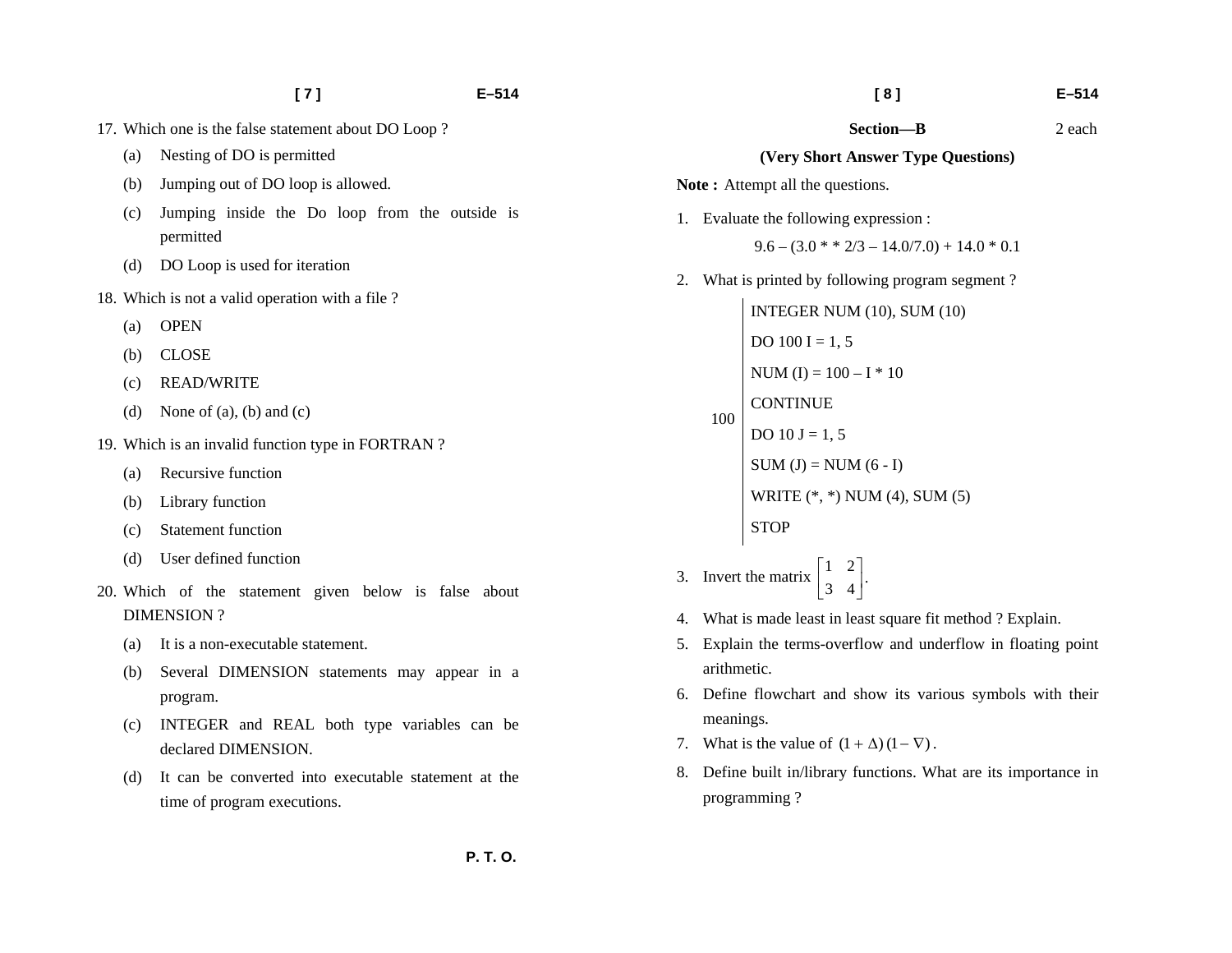3 each

**Section–C** 

**(Short Answer Type Questions)** 

Note: Attempt all questions.

1. The function  $f(x)$  is given below :

| $\boldsymbol{x}$ | $f(x) = y$ |
|------------------|------------|
| $0.0\,$          | 1          |
| 0.1              | 1.2        |
| 0.2              | 1.2        |
| 0.3              | 1.6        |
| 0.4              | 1.8        |
| 0.5              | 2.0        |

Calculate  $I = \int_0^{0.5} y \, dx$  with the help of Trapezoidal rule.

2. Given  $\frac{dy}{dx} = xy$  with  $y(1) = 5$ . Calculate  $y$  at  $x = 2.0$  taking

 $h = 0.25$  with the help of Euler's method.

3. Fit a straight line to the given data by least square regression :

| X | Y    |
|---|------|
| 1 | 1200 |
| 2 | 900  |
| 3 | 600  |
| 4 | 200  |
| 5 | 110  |
| 6 | 50   |

4. Given the following table of values as :

| X    | Y(X)  |
|------|-------|
| 2.0  | 9.00  |
| 2.25 | 10.06 |
| 2.50 | 11.25 |
| 2.75 | 12.56 |
| 3.00 | 14.00 |

Find Y (2.35) with the help of Newton's forward difference table.

5. Construct the difference table for data :

| $\boldsymbol{x}$ | f(x)    |
|------------------|---------|
| $\overline{0}$   | 1.0     |
| 1                | 1.5     |
| $\mathfrak{2}$   | $2.2\,$ |
| 3                | 3.1     |
| 4                | 4.6     |

and evaluate  $\Delta^3 f(2)$ .

6. Draw a flowchart and write a FORTRAN program to find the roots of the quadratic equation  $Ax^{2} + Bx + C = 0$ .